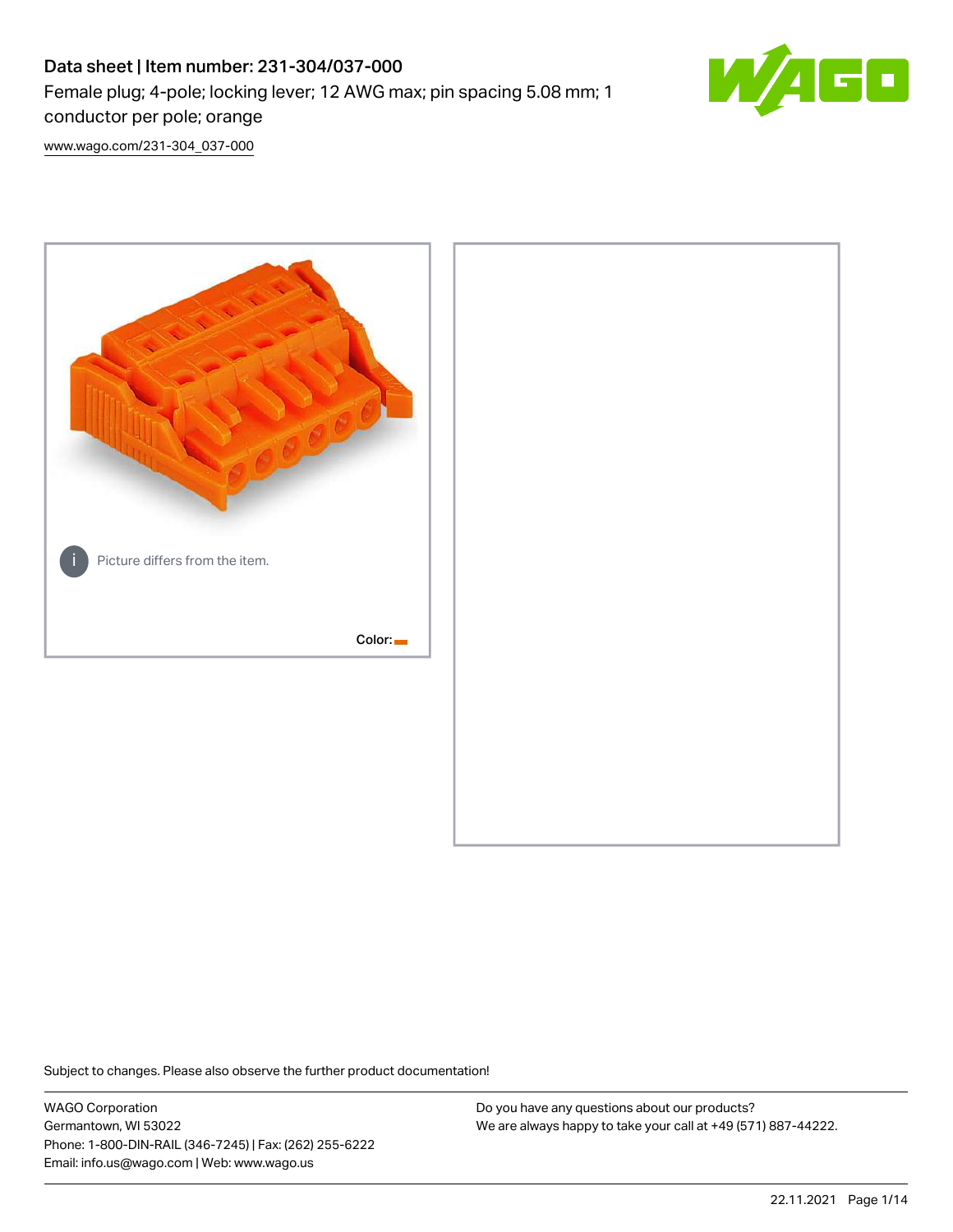

Dimensions in mm

L = pole no. x pin spacing

2- to 3-pole female connectors – one latch only

#### Item description

- **Universal connection for all conductor types**
- Easy cable pre-assembly and on-unit wiring via vertical and horizontal CAGE CLAMP<sup>®</sup> actuation  $\blacksquare$
- $\blacksquare$ Integrated test ports
- $\blacksquare$ With coding fingers

Subject to changes. Please also observe the further product documentation! Data

WAGO Corporation Germantown, WI 53022 Phone: 1-800-DIN-RAIL (346-7245) | Fax: (262) 255-6222 Email: info.us@wago.com | Web: www.wago.us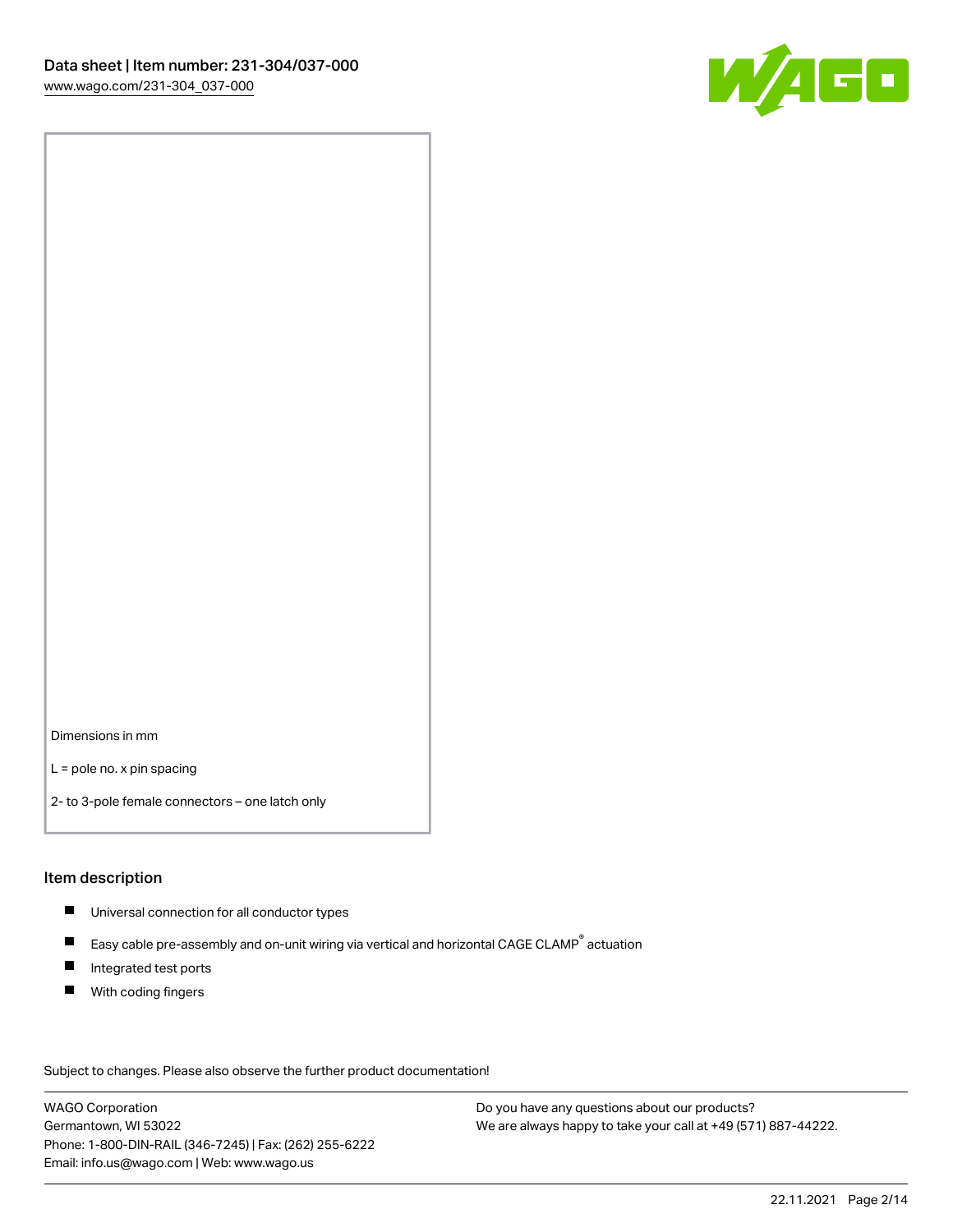

### Data Notes

| Safety information 1 | The <i>MCS – MULTI CONNECTION SYSTEM</i> includes connectors<br>without breaking capacity in accordance with DIN EN 61984. When<br>used as intended, these connectors must not be connected<br>/disconnected when live or under load. The circuit design should<br>ensure header pins, which can be touched, are not live when<br>unmated. |
|----------------------|--------------------------------------------------------------------------------------------------------------------------------------------------------------------------------------------------------------------------------------------------------------------------------------------------------------------------------------------|
| Variants:            | Gold-plated or partially gold-plated contact surfaces<br>Other versions (or variants) can be requested from WAGO Sales or<br>configured at https://configurator.wago.com/                                                                                                                                                                  |

#### Electrical data

### IEC Approvals

| Ratings per                 | IEC/EN 60664-1                                                        |
|-----------------------------|-----------------------------------------------------------------------|
| Rated voltage (III / 3)     | 320 V                                                                 |
| Rated surge voltage (III/3) | 4 <sub>k</sub> V                                                      |
| Rated voltage (III/2)       | 320 V                                                                 |
| Rated surge voltage (III/2) | 4 <sub>k</sub> V                                                      |
| Nominal voltage (II/2)      | 630 V                                                                 |
| Rated surge voltage (II/2)  | 4 <sub>k</sub> V                                                      |
| Rated current               | 16A                                                                   |
| Legend (ratings)            | $(III / 2)$ $\triangle$ Overvoltage category III / Pollution degree 2 |

#### UL Approvals

| Approvals per                  | UL 1059 |
|--------------------------------|---------|
| Rated voltage UL (Use Group B) | 300 V   |
| Rated current UL (Use Group B) | 15 A    |
| Rated voltage UL (Use Group D) | 300 V   |
| Rated current UL (Use Group D) | 10 A    |

# Ratings per UL

| Rated voltage UL 1977 | 300 V |
|-----------------------|-------|
| Rated current UL 1977 |       |

#### CSA Approvals

Approvals per CSA

Subject to changes. Please also observe the further product documentation!

| <b>WAGO Corporation</b>                                | Do you have any questions about our products?                 |
|--------------------------------------------------------|---------------------------------------------------------------|
| Germantown, WI 53022                                   | We are always happy to take your call at +49 (571) 887-44222. |
| Phone: 1-800-DIN-RAIL (346-7245)   Fax: (262) 255-6222 |                                                               |
| Email: info.us@wago.com   Web: www.wago.us             |                                                               |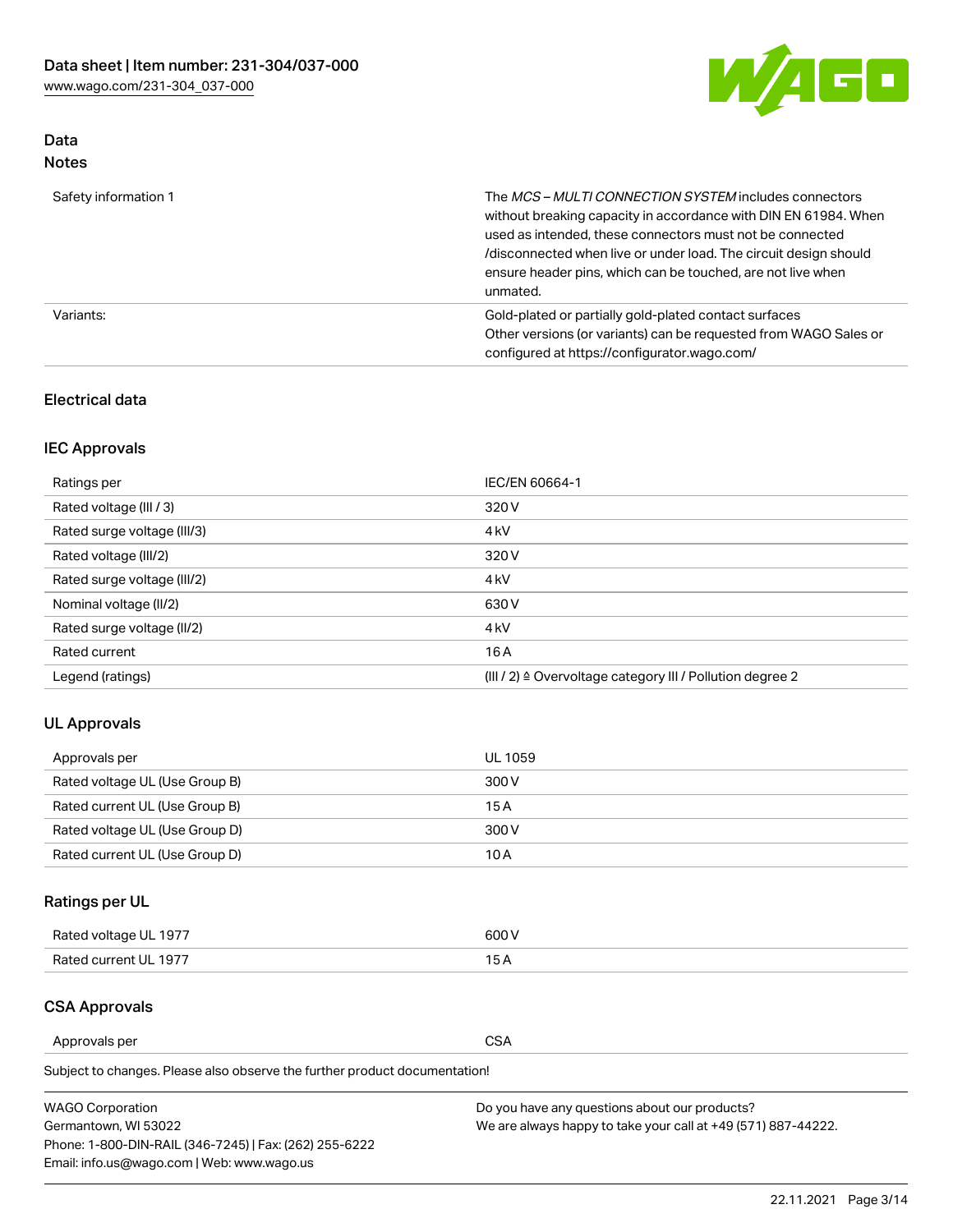

| Rated voltage CSA (Use Group B) | 300 V |
|---------------------------------|-------|
| Rated current CSA (Use Group B) | 15 A  |
| Rated voltage CSA (Use Group D) | 300 V |
| Rated current CSA (Use Group D) | 10 A  |

#### Connection data

| Total number of connection points | 4 |
|-----------------------------------|---|
| Total number of potentials        | 4 |
| Number of connection types        |   |
| Number of levels                  |   |

### Connection 1

| Connection technology                             | CAGE CLAMP <sup>®</sup>                 |
|---------------------------------------------------|-----------------------------------------|
| Actuation type                                    | Operating tool                          |
| Solid conductor                                   | $0.082.5$ mm <sup>2</sup> / 28  12 AWG  |
| Fine-stranded conductor                           | $0.08$ 2.5 mm <sup>2</sup> / 28  12 AWG |
| Fine-stranded conductor; with insulated ferrule   | $0.251.5$ mm <sup>2</sup>               |
| Fine-stranded conductor; with uninsulated ferrule | $0.252.5$ mm <sup>2</sup>               |
| Strip length                                      | 89 mm / 0.31  0.35 inch                 |
| Number of poles                                   | 4                                       |
| Conductor entry direction to mating direction     | 0°                                      |

#### Physical data

| Pin spacing | 5.08 mm / 0.2 inch    |
|-------------|-----------------------|
| Width       | 36.92 mm / 1.454 inch |
| Height      | 14.3 mm / 0.563 inch  |
| Depth       | 29.6 mm / 1.165 inch  |

# Plug-in connection

| Contact type (pluggable connector) | Female connector/socket |
|------------------------------------|-------------------------|
| Connector (connection type)        | for conductor           |
| Mismating protection               | No.                     |
| Locking of plug-in connection      | locking lever           |

### Material data

Color contracts and contracts of the contracts of the contracts of the contracts of the contracts of the contracts of the contracts of the contracts of the contracts of the contracts of the contracts of the contracts of th

Subject to changes. Please also observe the further product documentation! Material group I

| <b>WAGO Corporation</b>                                | Do you have any questions about our products?                 |
|--------------------------------------------------------|---------------------------------------------------------------|
| Germantown, WI 53022                                   | We are always happy to take your call at +49 (571) 887-44222. |
| Phone: 1-800-DIN-RAIL (346-7245)   Fax: (262) 255-6222 |                                                               |
| Email: info.us@wago.com   Web: www.wago.us             |                                                               |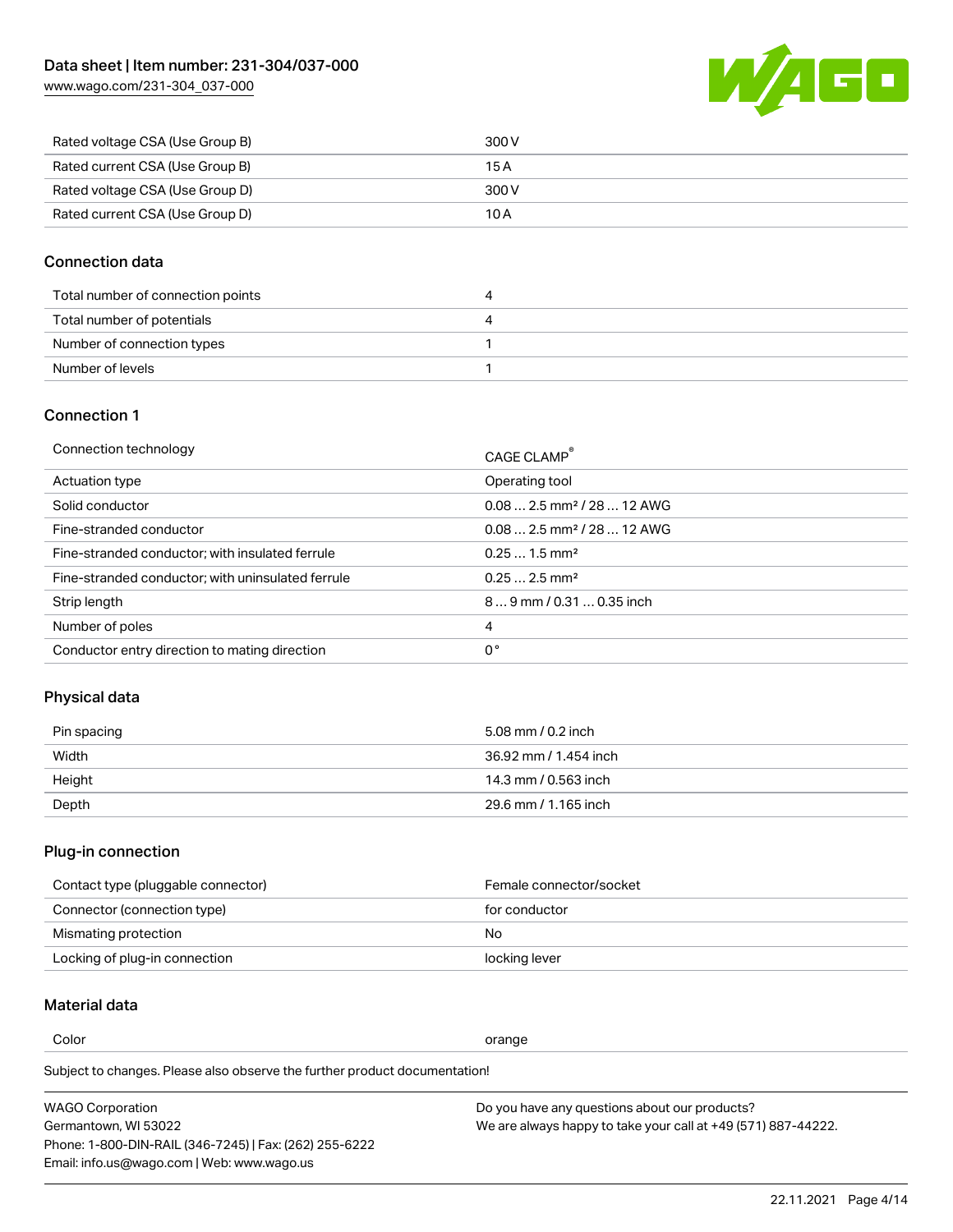

| Material group              |                                   |
|-----------------------------|-----------------------------------|
| Insulation material         | Polyamide (PA66)                  |
| Flammability class per UL94 | V <sub>0</sub>                    |
| Clamping spring material    | Chrome nickel spring steel (CrNi) |
| Contact material            | Copper alloy                      |
| Contact plating             | tin-plated                        |
| Fire load                   | 0.151 MJ                          |
| Weight                      | 8.8 <sub>g</sub>                  |
|                             |                                   |

# Environmental requirements

| Limit temperature range | $-60+85 °C$ |  |
|-------------------------|-------------|--|
|-------------------------|-------------|--|

#### Commercial data

| Product Group         | 3 (Multi Conn. System) |
|-----------------------|------------------------|
| PU (SPU)              | 50 Stück               |
| Packaging type        | box                    |
| Country of origin     | <b>DE</b>              |
| <b>GTIN</b>           | 4044918346023          |
| Customs tariff number | 8536694040             |

# Approvals / Certificates

#### Country specific Approvals

| Logo                  | Approval                                                                   | <b>Additional Approval Text</b> | Certificate<br>name |
|-----------------------|----------------------------------------------------------------------------|---------------------------------|---------------------|
|                       | CВ<br>DEKRA Certification B.V.                                             | IEC 61984                       | NL-39756            |
|                       | <b>CSA</b><br><b>DEKRA Certification B.V.</b>                              | C22.2                           | 1466354             |
| EMA                   | <b>KEMA/KEUR</b><br>DEKRA Certification B.V.                               | EN 61984                        | 2190761.01          |
| <b>Ship Approvals</b> |                                                                            |                                 |                     |
| Logo                  | Approval                                                                   | <b>Additional Approval Text</b> | Certificate<br>name |
|                       | <b>ABS</b>                                                                 |                                 | $19 -$              |
|                       | Subject to changes. Please also observe the further product documentation! |                                 |                     |

| <b>WAGO Corporation</b>                                | Do you have any questions about our products?                 |
|--------------------------------------------------------|---------------------------------------------------------------|
| Germantown, WI 53022                                   | We are always happy to take your call at +49 (571) 887-44222. |
| Phone: 1-800-DIN-RAIL (346-7245)   Fax: (262) 255-6222 |                                                               |
| Email: info.us@wago.com   Web: www.wago.us             |                                                               |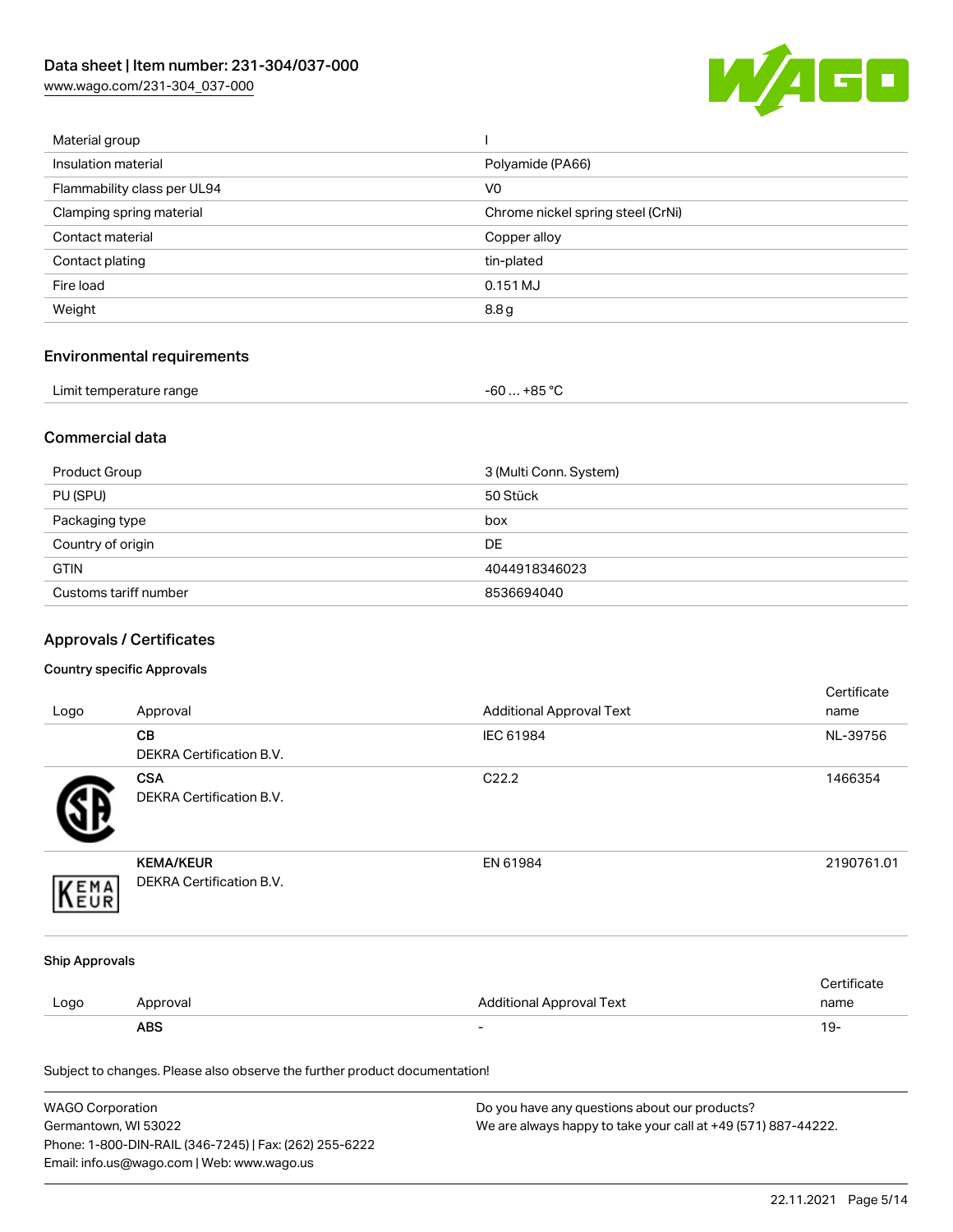

American Bureau of Shipping HG1869876-



PDA

| <b>UL-Approvals</b>        |                                                                                                                         |                                 |                              |  |
|----------------------------|-------------------------------------------------------------------------------------------------------------------------|---------------------------------|------------------------------|--|
|                            |                                                                                                                         |                                 | Certificate                  |  |
| Logo                       | Approval                                                                                                                | <b>Additional Approval Text</b> | name                         |  |
|                            | UL<br>UL International Germany GmbH                                                                                     | <b>UL 1977</b>                  | E45171                       |  |
|                            | <b>UR</b><br>Underwriters Laboratories Inc.                                                                             | <b>UL 1059</b>                  | E45172                       |  |
| Counterpart                |                                                                                                                         |                                 |                              |  |
|                            | Item no.231-634<br>Male connector; 4-pole; Pin spacing 5.08 mm; orange                                                  |                                 | www.wago.com/231-634         |  |
|                            | Item no.231-334/001-000<br>Male header; 4-pole; THT; 1.0 x 1.0 mm solder pin; straight; pin spacing 5.08 mm; orange     |                                 | www.wago.com/231-334/001-000 |  |
|                            | Item no.231-534/001-000<br>Male header; 4-pole; THT; 1.0 x 1.0 mm solder pin; angled; pin spacing 5.08 mm; orange       |                                 | www.wago.com/231-534/001-000 |  |
| <b>Ferrules</b><br>Ferrule | <b>Optional accessories</b>                                                                                             |                                 |                              |  |
|                            | Item no.: 216-101                                                                                                       |                                 |                              |  |
|                            | Ferrule; Sleeve for 0.5 mm <sup>2</sup> / AWG 22; uninsulated; electro-tin plated; silver-colored                       |                                 | www.wago.com/216-101         |  |
| Ť                          | Item no.: 216-104<br>Ferrule; Sleeve for 1.5 mm <sup>2</sup> / AWG 16; uninsulated; electro-tin plated; silver-colored  |                                 | www.wago.com/216-104         |  |
| î                          | Item no.: 216-106<br>Ferrule; Sleeve for 2.5 mm <sup>2</sup> / AWG 14; uninsulated; electro-tin plated; silver-colored  |                                 | www.wago.com/216-106         |  |
| ł                          | Item no.: 216-102<br>Ferrule; Sleeve for 0.75 mm <sup>2</sup> / AWG 20; uninsulated; electro-tin plated; silver-colored |                                 | www.wago.com/216-102         |  |

Subject to changes. Please also observe the further product documentation!

WAGO Corporation Germantown, WI 53022 Phone: 1-800-DIN-RAIL (346-7245) | Fax: (262) 255-6222 Email: info.us@wago.com | Web: www.wago.us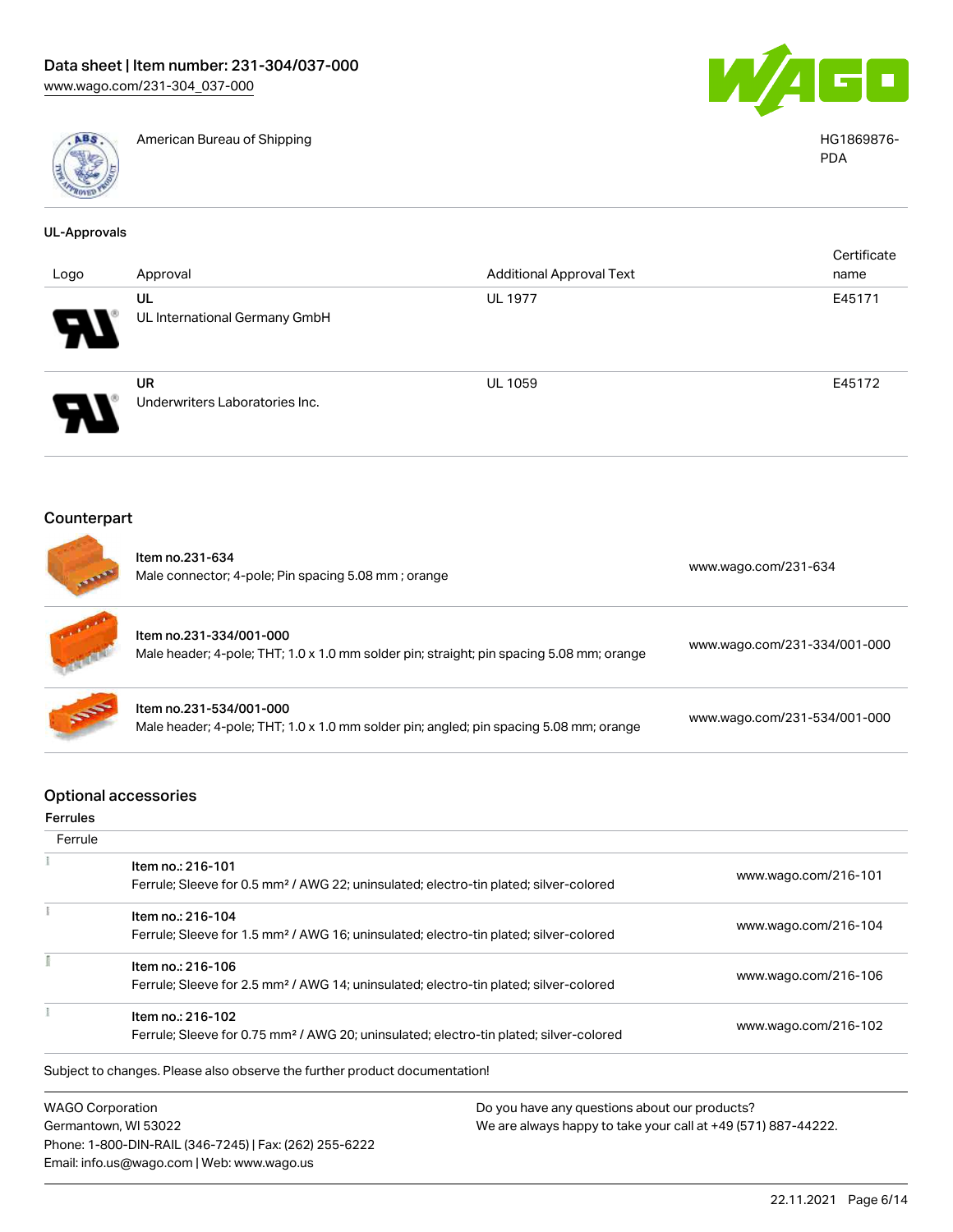#### Data sheet | Item number: 231-304/037-000

Phone: 1-800-DIN-RAIL (346-7245) | Fax: (262) 255-6222

Email: info.us@wago.com | Web: www.wago.us

[www.wago.com/231-304\\_037-000](http://www.wago.com/231-304_037-000)



| Item no.: 216-103<br>Ferrule; Sleeve for 1 mm <sup>2</sup> / AWG 18; uninsulated; electro-tin plated                                                                                              | www.wago.com/216-103 |
|---------------------------------------------------------------------------------------------------------------------------------------------------------------------------------------------------|----------------------|
| Item no.: 216-123<br>Ferrule; Sleeve for 1 mm <sup>2</sup> / AWG 18; uninsulated; electro-tin plated; silver-colored                                                                              | www.wago.com/216-123 |
| Item no.: 216-122<br>Ferrule; Sleeve for 0.75 mm <sup>2</sup> / AWG 20; uninsulated; electro-tin plated; silver-colored                                                                           | www.wago.com/216-122 |
| Item no.: 216-124<br>Ferrule; Sleeve for 1.5 mm <sup>2</sup> / AWG 16; uninsulated; electro-tin plated                                                                                            | www.wago.com/216-124 |
| Item no.: 216-142<br>Ferrule; Sleeve for 0.75 mm <sup>2</sup> / 18 AWG; uninsulated; electro-tin plated; electrolytic copper; gastight<br>crimped; acc. to DIN 46228, Part 1/08.92                | www.wago.com/216-142 |
| Item no.: 216-132<br>Ferrule; Sleeve for 0.34 mm <sup>2</sup> / AWG 24; uninsulated; electro-tin plated                                                                                           | www.wago.com/216-132 |
| Item no.: 216-121<br>Ferrule; Sleeve for 0.5 mm <sup>2</sup> / AWG 22; uninsulated; electro-tin plated; silver-colored                                                                            | www.wago.com/216-121 |
| Item no.: 216-143<br>Ferrule; Sleeve for 1 mm <sup>2</sup> / AWG 18; uninsulated; electro-tin plated; electrolytic copper; gastight<br>crimped; acc. to DIN 46228, Part 1/08.92                   | www.wago.com/216-143 |
| Item no.: 216-131<br>Ferrule; Sleeve for 0.25 mm <sup>2</sup> / AWG 24; uninsulated; electro-tin plated; silver-colored                                                                           | www.wago.com/216-131 |
| Item no.: 216-141<br>Ferrule; Sleeve for 0.5 mm <sup>2</sup> / 20 AWG; uninsulated; electro-tin plated; electrolytic copper; gastight<br>crimped; acc. to DIN 46228, Part 1/08.92                 | www.wago.com/216-141 |
| Item no.: 216-152<br>Ferrule; Sleeve for 0.34 mm <sup>2</sup> / AWG 24; uninsulated; electro-tin plated                                                                                           | www.wago.com/216-152 |
| Item no.: 216-203<br>Ferrule; Sleeve for 1 mm <sup>2</sup> / AWG 18; insulated; electro-tin plated; red                                                                                           | www.wago.com/216-203 |
| Item no.: 216-202<br>Ferrule; Sleeve for 0.75 mm <sup>2</sup> / 18 AWG; insulated; electro-tin plated; gray                                                                                       | www.wago.com/216-202 |
| Item no.: 216-151<br>Ferrule; Sleeve for 0.25 mm <sup>2</sup> / AWG 24; uninsulated; electro-tin plated                                                                                           | www.wago.com/216-151 |
| Item no.: 216-204<br>Ferrule; Sleeve for 1.5 mm <sup>2</sup> / AWG 16; insulated; electro-tin plated; black                                                                                       | www.wago.com/216-204 |
| Item no.: 216-144<br>Ferrule; Sleeve for 1.5 mm <sup>2</sup> / AWG 16; uninsulated; electro-tin plated; electrolytic copper; gastight<br>crimped; acc. to DIN 46228, Part 1/08.92; silver-colored | www.wago.com/216-144 |
| Item no.: 216-201<br>Ferrule; Sleeve for 0.5 mm <sup>2</sup> / 20 AWG; insulated; electro-tin plated; white                                                                                       | www.wago.com/216-201 |
| Item no.: 216-223                                                                                                                                                                                 | www.wago.com/216-223 |
| Subject to changes. Please also observe the further product documentation!                                                                                                                        |                      |
| <b>WAGO Corporation</b><br>Do you have any questions about our products?<br>We are always happy to take your call at +49 (571) 887-44222.<br>Germantown, WI 53022                                 |                      |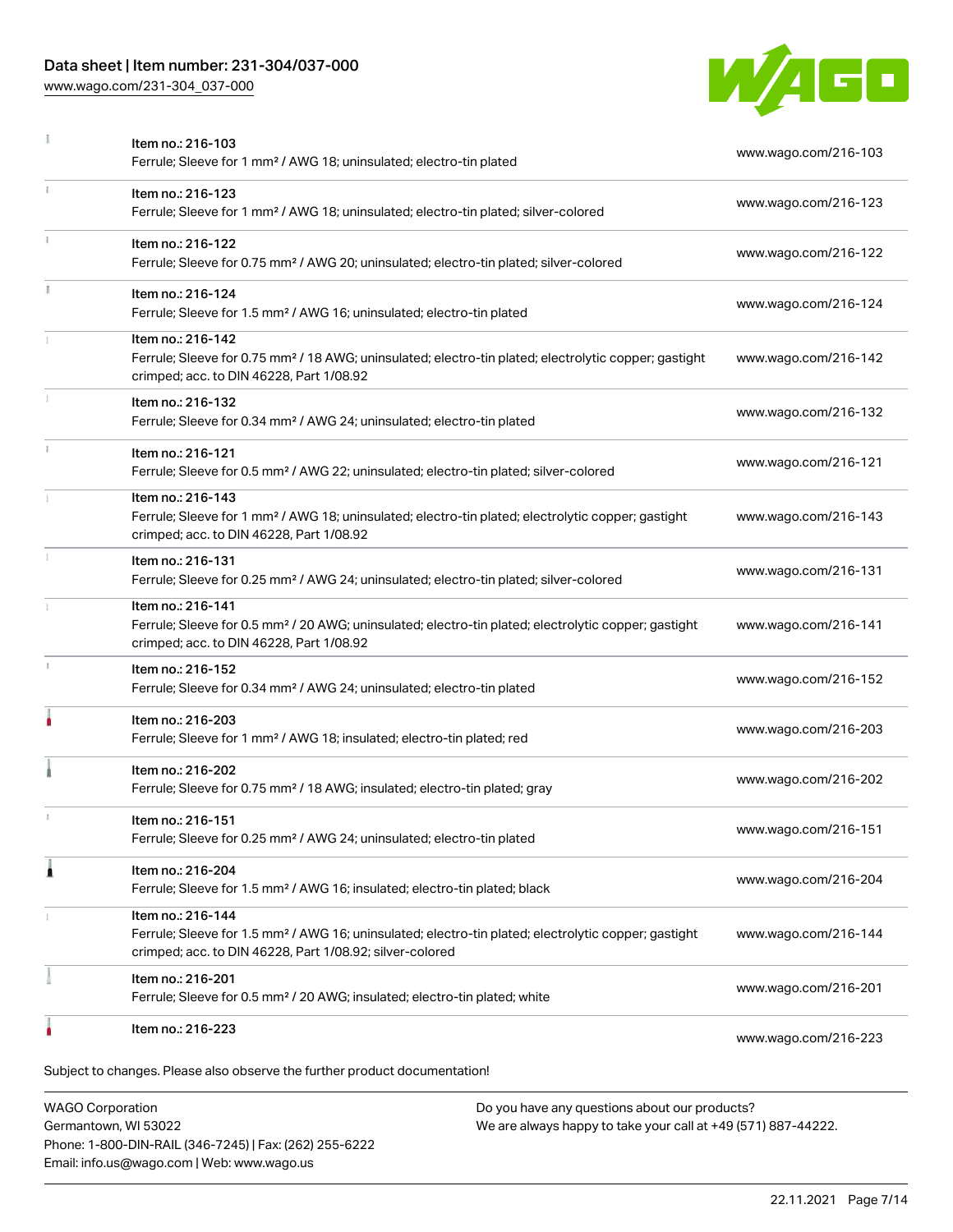

|                   | Ferrule; Sleeve for 1 mm <sup>2</sup> / AWG 18; insulated; electro-tin plated; red                                                                                                                      |                      |
|-------------------|---------------------------------------------------------------------------------------------------------------------------------------------------------------------------------------------------------|----------------------|
|                   | Item no.: 216-241<br>Ferrule; Sleeve for 0.5 mm <sup>2</sup> / 20 AWG; insulated; electro-tin plated; electrolytic copper; gastight<br>crimped; acc. to DIN 46228, Part 4/09.90; white                  | www.wago.com/216-241 |
|                   | Item no.: 216-242<br>Ferrule; Sleeve for 0.75 mm <sup>2</sup> / 18 AWG; insulated; electro-tin plated; electrolytic copper; gastight<br>crimped; acc. to DIN 46228, Part 4/09.90; gray                  | www.wago.com/216-242 |
|                   | Item no.: 216-222<br>Ferrule; Sleeve for 0.75 mm <sup>2</sup> / 18 AWG; insulated; electro-tin plated; gray                                                                                             | www.wago.com/216-222 |
|                   | Item no.: 216-221<br>Ferrule; Sleeve for 0.5 mm <sup>2</sup> / 20 AWG; insulated; electro-tin plated; white                                                                                             | www.wago.com/216-221 |
| Ă                 | Item no.: 216-224<br>Ferrule; Sleeve for 1.5 mm <sup>2</sup> / AWG 16; insulated; electro-tin plated; black                                                                                             | www.wago.com/216-224 |
|                   | Item no.: 216-243<br>Ferrule; Sleeve for 1 mm <sup>2</sup> / AWG 18; insulated; electro-tin plated; electrolytic copper; gastight crimped; www.wago.com/216-243<br>acc. to DIN 46228, Part 4/09.90; red |                      |
| 1                 | Item no.: 216-244<br>Ferrule; Sleeve for 1.5 mm <sup>2</sup> / AWG 16; insulated; electro-tin plated; electrolytic copper; gastight<br>crimped; acc. to DIN 46228, Part 4/09.90; black                  | www.wago.com/216-244 |
|                   | Item no.: 216-263<br>Ferrule; Sleeve for 1 mm <sup>2</sup> / AWG 18; insulated; electro-tin plated; electrolytic copper; gastight crimped; www.wago.com/216-263<br>acc. to DIN 46228, Part 4/09.90; red |                      |
| 1                 | Item no.: 216-264<br>Ferrule; Sleeve for 1.5 mm <sup>2</sup> / AWG 16; insulated; electro-tin plated; electrolytic copper; gastight<br>crimped; acc. to DIN 46228, Part 4/09.90; black                  | www.wago.com/216-264 |
| 1                 | Item no.: 216-284<br>Ferrule; Sleeve for 1.5 mm <sup>2</sup> / AWG 16; insulated; electro-tin plated; electrolytic copper; gastight<br>crimped; acc. to DIN 46228, Part 4/09.90; black                  | www.wago.com/216-284 |
|                   | Item no.: 216-262<br>Ferrule; Sleeve for 0.75 mm <sup>2</sup> / 18 AWG; insulated; electro-tin plated; electrolytic copper; gastight<br>crimped; acc. to DIN 46228, Part 4/09.90; gray                  | www.wago.com/216-262 |
|                   | Item no.: 216-301<br>Ferrule; Sleeve for 0.25 mm <sup>2</sup> / AWG 24; insulated; electro-tin plated; yellow                                                                                           | www.wago.com/216-301 |
|                   | Item no.: 216-321<br>Ferrule; Sleeve for 0.25 mm <sup>2</sup> / AWG 24; insulated; electro-tin plated; yellow                                                                                           | www.wago.com/216-321 |
| ł                 | Item no.: 216-322<br>Ferrule; Sleeve for 0.34 mm <sup>2</sup> / 22 AWG; insulated; electro-tin plated; green                                                                                            | www.wago.com/216-322 |
| à                 | Item no.: 216-302<br>Ferrule; Sleeve for 0.34 mm <sup>2</sup> / 22 AWG; insulated; electro-tin plated; light turquoise                                                                                  | www.wago.com/216-302 |
| Insulations stops |                                                                                                                                                                                                         |                      |
|                   | Insulation stop                                                                                                                                                                                         |                      |

Subject to changes. Please also observe the further product documentation!

WAGO Corporation Germantown, WI 53022 Phone: 1-800-DIN-RAIL (346-7245) | Fax: (262) 255-6222 Email: info.us@wago.com | Web: www.wago.us Do you have any questions about our products? We are always happy to take your call at +49 (571) 887-44222.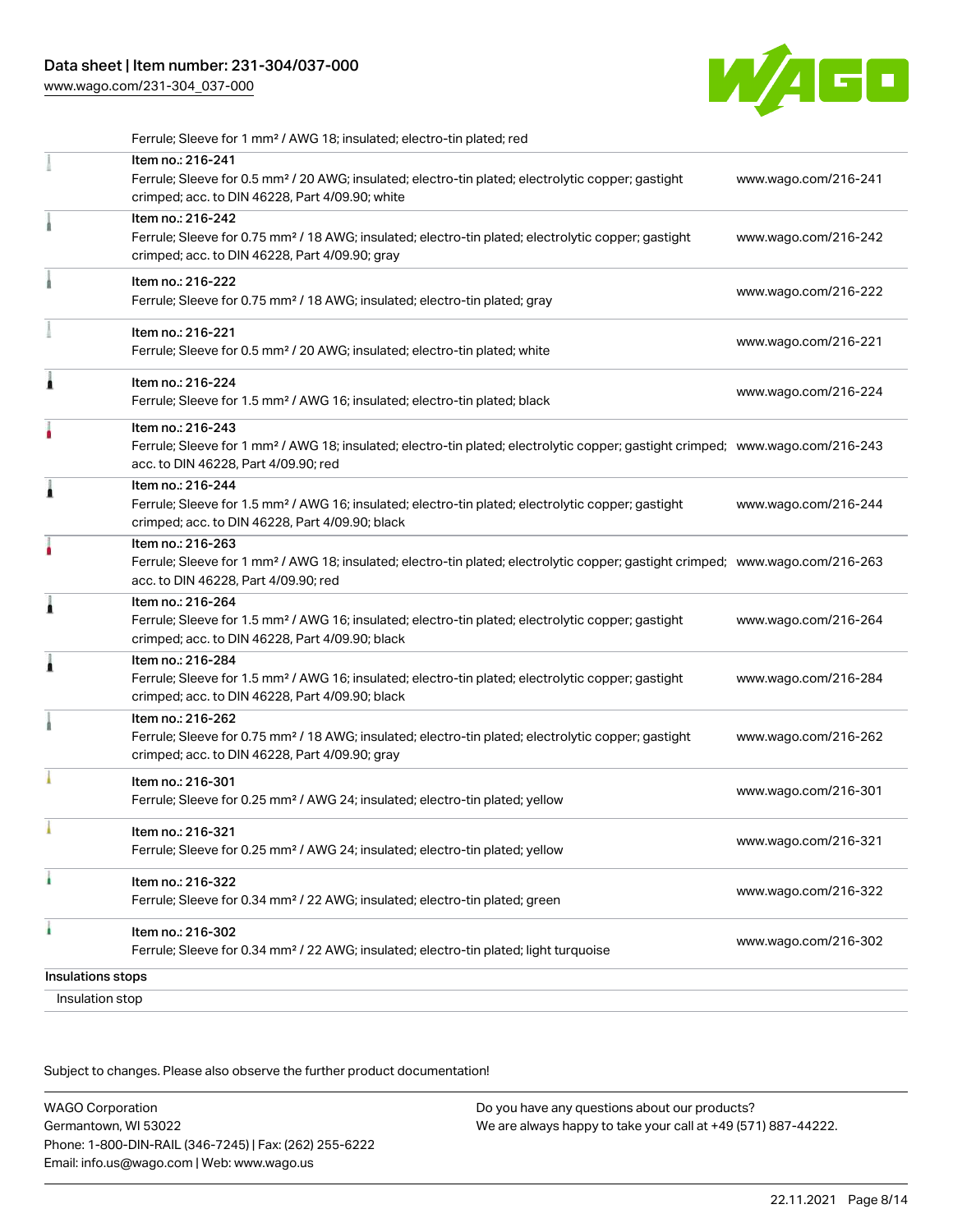# Data sheet | Item number: 231-304/037-000

[www.wago.com/231-304\\_037-000](http://www.wago.com/231-304_037-000)



Item no.: 231-672 Insulation stop; 0.75 - 1 mm²; dark gray



[www.wago.com/231-672](http://www.wago.com/231-672)

Item no.: 231-670 Insulation stop; 0.08-0.2 mm<sup>2</sup> / 0.2 mm<sup>2</sup> "s"; white [www.wago.com/231-670](http://www.wago.com/231-670) www.wago.com/231-670



Item no.: 231-671 Insulation stop; 0.25 - 0.5 mm²; light gray [www.wago.com/231-671](http://www.wago.com/231-671) www.wago.com/231-671

| Marking accessories        |                                                                                                                                                                                                 |                                  |
|----------------------------|-------------------------------------------------------------------------------------------------------------------------------------------------------------------------------------------------|----------------------------------|
| Marking strip              |                                                                                                                                                                                                 |                                  |
|                            | Item no.: 210-331/508-103<br>Marking strips; as a DIN A4 sheet; MARKED; 1-12 (200x); Height of marker strip: 2.3 mm/0.091 in; Strip<br>length 182 mm; Horizontal marking; Self-adhesive; white  | www.wago.com/210-331<br>/508-103 |
|                            | Item no.: 210-331/508-104<br>Marking strips; as a DIN A4 sheet; MARKED; 13-24 (200x); Height of marker strip: 2.3 mm/0.091 in; Strip<br>length 182 mm; Horizontal marking; Self-adhesive; white | www.wago.com/210-331<br>/508-104 |
|                            | Item no.: 210-332/508-202<br>Marking strips; as a DIN A4 sheet; MARKED; 1-16 (160x); Height of marker strip: 3 mm; Strip length 182<br>mm; Horizontal marking; Self-adhesive; white             | www.wago.com/210-332<br>/508-202 |
|                            | Item no.: 210-332/508-204<br>Marking strips; as a DIN A4 sheet; MARKED; 17-32 (160x); Height of marker strip: 3 mm; Strip length<br>182 mm; Horizontal marking; Self-adhesive; white            | www.wago.com/210-332<br>/508-204 |
|                            | Item no.: 210-332/508-206<br>Marking strips; as a DIN A4 sheet; MARKED; 33-48 (160x); Height of marker strip: 3 mm; Strip length<br>182 mm; Horizontal marking; Self-adhesive; white            | www.wago.com/210-332<br>/508-206 |
|                            | Item no.: 210-332/508-205<br>Marking strips; as a DIN A4 sheet; MARKED; 1-32 (80x); Height of marker strip: 3 mm; Strip length 182<br>mm; Horizontal marking; Self-adhesive; white              | www.wago.com/210-332<br>/508-205 |
| <b>Testing accessories</b> |                                                                                                                                                                                                 |                                  |
| Testing accessories        |                                                                                                                                                                                                 |                                  |
|                            | Item no.: 210-136<br>Test plug; 2 mm Ø; with 500 mm cable                                                                                                                                       | www.wago.com/210-136             |
|                            | Item no.: 231-661<br>Test plugs for female connectors; for 5 mm and 5.08 mm pin spacing; 2,50 mm <sup>2</sup> ; light gray                                                                      | www.wago.com/231-661             |

Strain relief

Strain relief housing

Subject to changes. Please also observe the further product documentation!

WAGO Corporation Germantown, WI 53022 Phone: 1-800-DIN-RAIL (346-7245) | Fax: (262) 255-6222 Email: info.us@wago.com | Web: www.wago.us Do you have any questions about our products? We are always happy to take your call at +49 (571) 887-44222.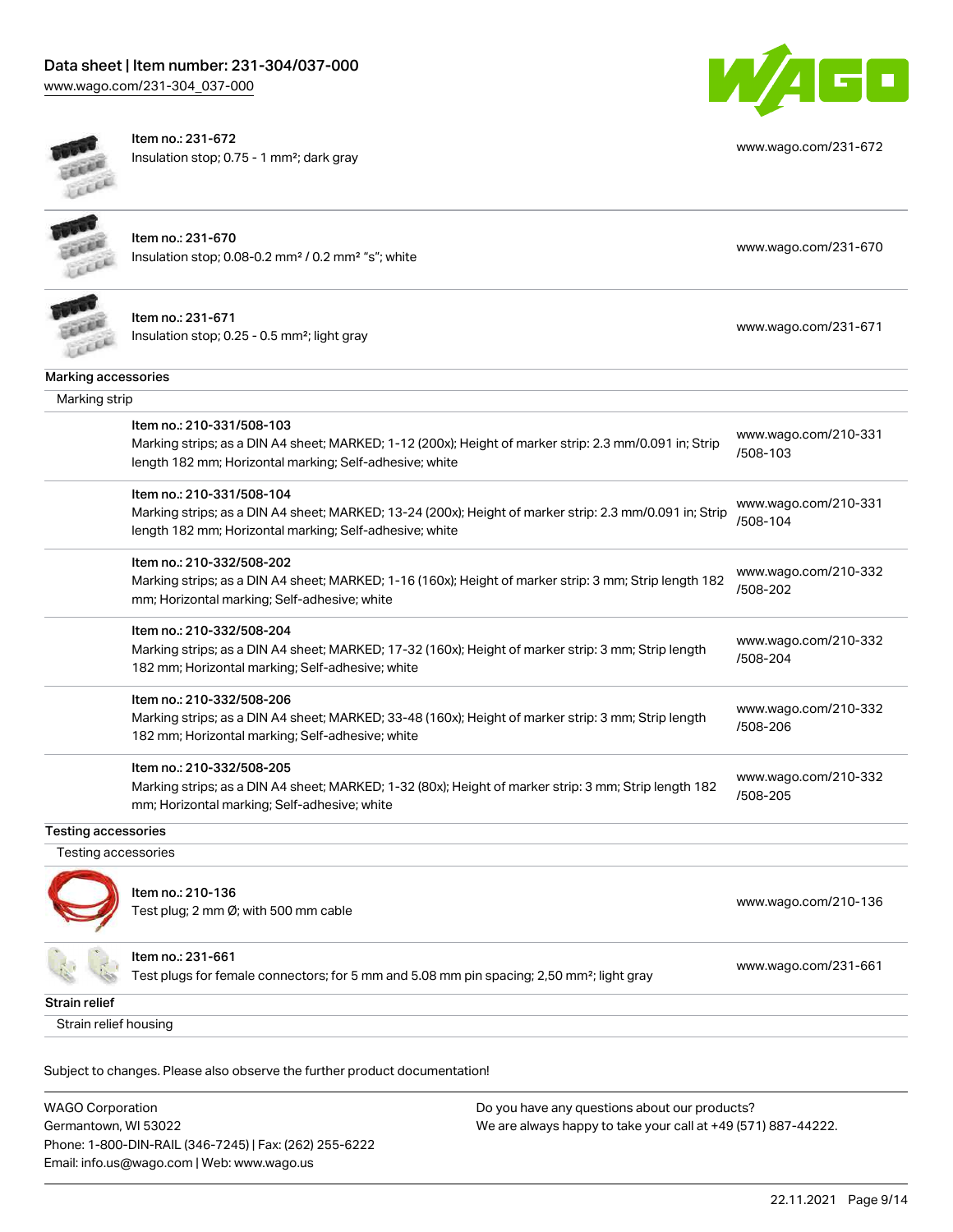



Item no.: 232-634 Strain relief housing; orange [www.wago.com/232-634](http://www.wago.com/232-634)

| Cover          |                                                                                                                 |                      |
|----------------|-----------------------------------------------------------------------------------------------------------------|----------------------|
| Cover          |                                                                                                                 |                      |
|                | Item no.: 231-669<br>Lockout caps; for covering unused clamping units; orange                                   | www.wago.com/231-669 |
| Jumpers        |                                                                                                                 |                      |
| Jumper         |                                                                                                                 |                      |
|                | Item no.: 231-905<br>Jumper; for conductor entry; 5-way; insulated; gray                                        | www.wago.com/231-905 |
|                | Item no.: 231-903<br>Jumper; for conductor entry; 3-way; insulated; gray                                        | www.wago.com/231-903 |
|                | Item no.: 231-907<br>Jumper; for conductor entry; 7-way; insulated; gray                                        | www.wago.com/231-907 |
|                | Item no.: 231-910<br>Jumper; for conductor entry; 10-way; insulated; gray                                       | www.wago.com/231-910 |
|                | Item no.: 231-902<br>Jumper; for conductor entry; 2-way; insulated; gray                                        | www.wago.com/231-902 |
| <b>Tools</b>   |                                                                                                                 |                      |
| Operating tool |                                                                                                                 |                      |
|                | Item no.: 209-130<br>Operating tool; suitable for 264, 280 and 281 Series; 1-way; of insulating material; white | www.wago.com/209-130 |
|                | Item no.: 209-132<br>Operating tool; for connecting comb-style jumper bar; 2-way; of insulating material        | www.wago.com/209-132 |
|                | Item no.: 231-159<br>Operating tool; natural                                                                    | www.wago.com/231-159 |
|                | Item no.: 231-231<br>Combination operating tool; red                                                            | www.wago.com/231-231 |
|                | Item no.: 231-131<br>Operating tool; made of insulating material; 1-way; loose; white                           | www.wago.com/231-131 |
|                | Item no.: 231-291<br>Operating tool; made of insulating material; 1-way; loose; red                             | www.wago.com/231-291 |
|                | Item no.: 280-432<br>Operating tool; made of insulating material; 2-way; white                                  | www.wago.com/280-432 |

Subject to changes. Please also observe the further product documentation!

| <b>WAGO Corporation</b>                                | Do you have any questions about our products?                 |
|--------------------------------------------------------|---------------------------------------------------------------|
| Germantown, WI 53022                                   | We are always happy to take your call at +49 (571) 887-44222. |
| Phone: 1-800-DIN-RAIL (346-7245)   Fax: (262) 255-6222 |                                                               |
| Email: info.us@wago.com   Web: www.wago.us             |                                                               |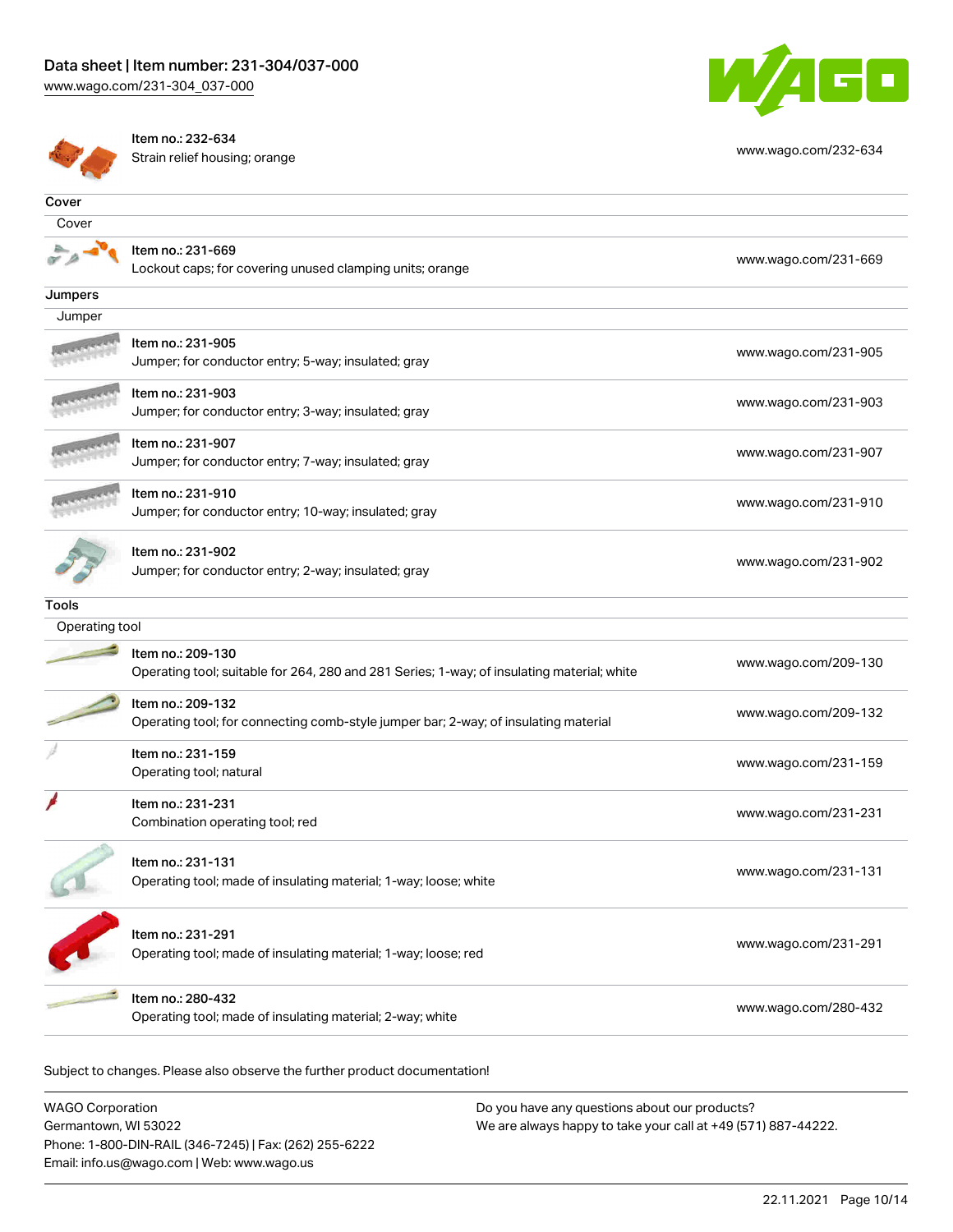### Data sheet | Item number: 231-304/037-000

[www.wago.com/231-304\\_037-000](http://www.wago.com/231-304_037-000)



|                                   | Item no.: 280-434<br>Operating tool; made of insulating material; 4-way       |            |               | www.wago.com/280-434 |
|-----------------------------------|-------------------------------------------------------------------------------|------------|---------------|----------------------|
|                                   | Item no.: 280-437<br>Operating tool; made of insulating material; 7-way       |            |               | www.wago.com/280-437 |
|                                   | Item no.: 280-440<br>Operating tool; made of insulating material; 10-way      |            |               | www.wago.com/280-440 |
|                                   | Item no.: 280-435<br>Operating tool; made of insulating material; 5-way; gray |            |               | www.wago.com/280-435 |
|                                   | Item no.: 280-436<br>Operating tool; made of insulating material; 6-way       |            |               | www.wago.com/280-436 |
|                                   | Item no.: 280-438<br>Operating tool; made of insulating material; 8-way       |            |               | www.wago.com/280-438 |
|                                   | Item no.: 280-433<br>Operating tool; made of insulating material; 3-way       |            |               | www.wago.com/280-433 |
| <b>Downloads</b><br>Documentation |                                                                               |            |               |                      |
| <b>Additional Information</b>     |                                                                               |            |               |                      |
| Technical explanations            |                                                                               | 2019 Apr 3 | pdf<br>2.0 MB | Download             |
|                                   |                                                                               |            |               |                      |

#### CAD files

#### CAD data

| 2D/3D Models 231-304/037-000      | URL | Download |
|-----------------------------------|-----|----------|
| <b>CAE data</b>                   |     |          |
| EPLAN Data Portal 231-304/037-000 | URL | Download |
| ZUKEN Portal 231-304/037-000      | URL | Download |
| EPLAN Data Portal 231-304/037-000 | URL | Download |

#### Environmental Product Compliance

#### Compliance Search

Subject to changes. Please also observe the further product documentation!

WAGO Corporation Germantown, WI 53022 Phone: 1-800-DIN-RAIL (346-7245) | Fax: (262) 255-6222 Email: info.us@wago.com | Web: www.wago.us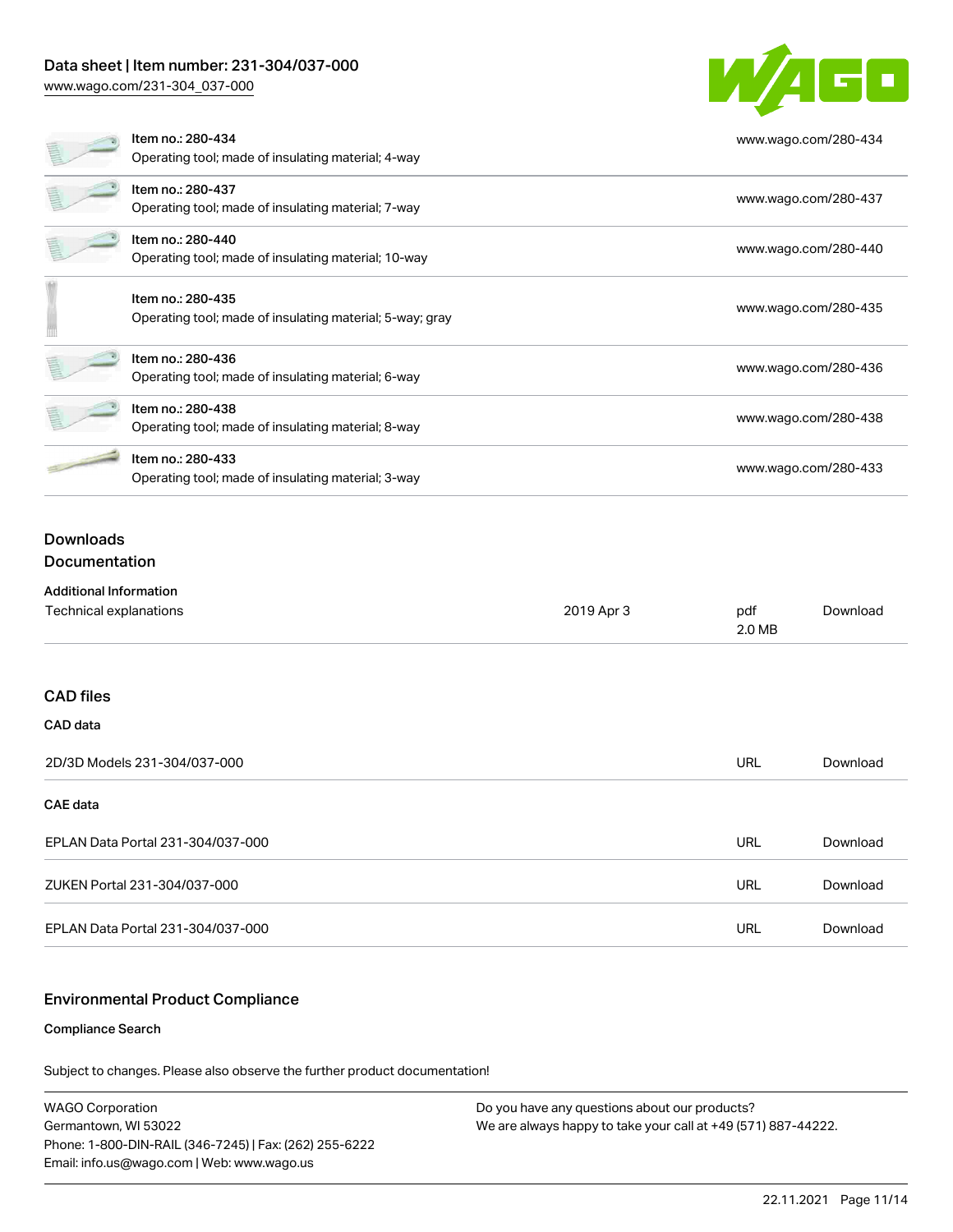

URL [Download](https://www.wago.com/global/d/ComplianceLinkMediaContainer_231-304_037-000)

Environmental Product Compliance 231-304/037-000 1-conductor female connector; CAGE CLAMP®; 2.5 mm²; Pin spacing 5.08 mm; 4 pole; Lateral locking levers; 2,50 mm²; orange

#### Installation Notes



Inserting a conductor via 3.5 mm screwdriver – CAGE CLAMP® actuation parallel to conductor entry.



Inserting a conductor via 3.5 mm screwdriver – CAGE CLAMP® actuation perpendicular to conductor entry.



Inserting a conductor into CAGE CLAMP® unit via operating lever (231-291).



Inserting a conductor via operating tool.

Subject to changes. Please also observe the further product documentation!

WAGO Corporation Germantown, WI 53022 Phone: 1-800-DIN-RAIL (346-7245) | Fax: (262) 255-6222 Email: info.us@wago.com | Web: www.wago.us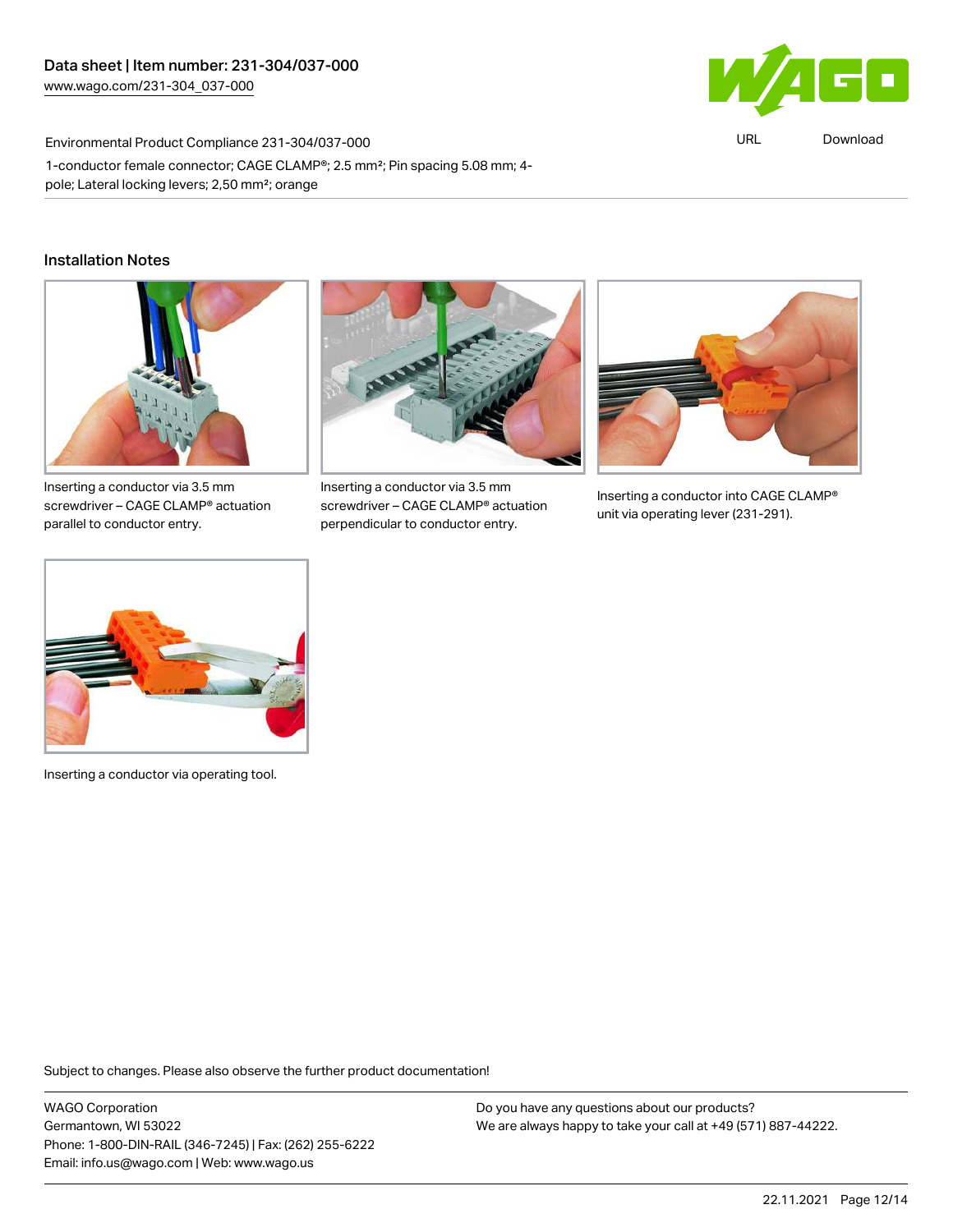



Coding a female connector by removing coding finger(s).



Testing – female connector with CAGE CLAMP®

Integrated test ports for testing perpendicular to conductor entry via 2 or 2.3 mm Ø test plug

#### Installation



Male connector with strain relief plate



Strain relief housing shown with a male connector equipped with CAGE CLAMP®

Subject to changes. Please also observe the further product documentation!

WAGO Corporation Germantown, WI 53022 Phone: 1-800-DIN-RAIL (346-7245) | Fax: (262) 255-6222 Email: info.us@wago.com | Web: www.wago.us